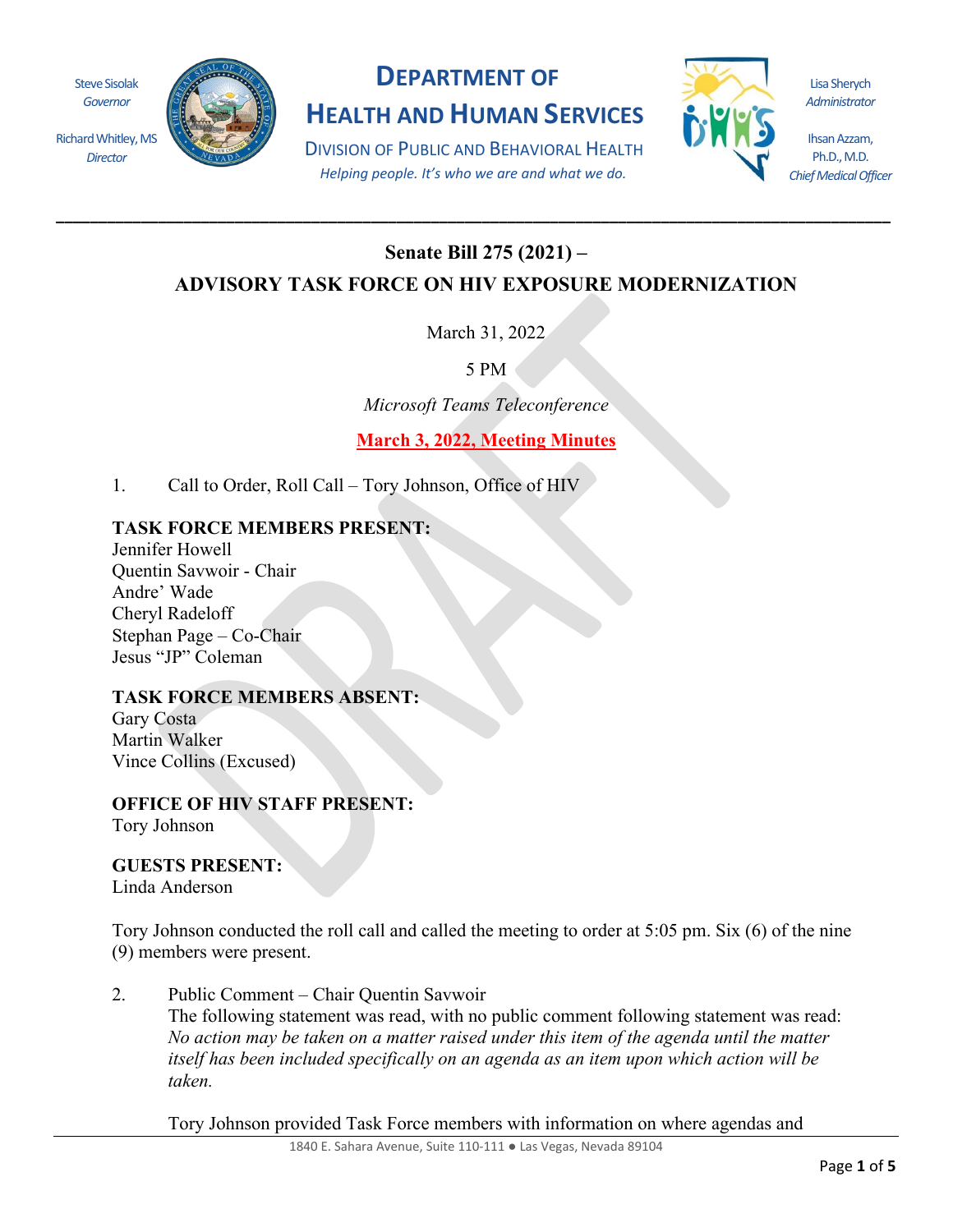minutes for the meetings would be, should that meeting notifications are not sent out in a timely fashion to the members.

3. For Possible Action – Review of February 17, 2022, meeting minutes – Chair Savwoir

Meeting minutes from February 17, 2022, were not readily available.

4. For Possible Action – Review of existing bylaws and possible action to edit or amend bylaw language. Informational Only – Chair Savwoir

There was discuss around taking language from SB 275 (2021) and incorporate into the bylaws from the previous task force bylaws. There was discussion around the composition of the task force, which remains at 15 members total, with one (1) legislative representative, which has yet to be named or made. There was discussion around how many slots are still open, which is six (1), encompassing one (1) yet to be named legislative representative. There was also discussion around absences, and it was decided to leave the bylaws language as is. Also, the task force asked program staff from the Office of HIV to update any dates in the bylaws with current dates. It was also determined to leave the meeting frequency as is for the time being and that the task force would be meeting biweekly for the foreseeable future, or until the report is submitted to the Governor's Office and LCB.

All members were in favor of changes proposed.

5. For Information Only – Review of SB284 (2019) Report to the Governor, and Director of the Legislative Counsel Bureau for transmittal to the 81ST Session of the Legislature – Chair Savwoir

Open discussion around next steps regarding looking at any statutory recommendations and if they were met or needed to be included in the SB 275 (2021) report:

- a) Recommend that AIDS be removed from stature, which was accomplished in SB 275.
- b) NRS 201.205 adopted as recommended, whole law was repelled.
- c) NRS 201.356  $& 358$  related to sex workers living with HIV, SB 275 repelled both laws
- d) NRS 201.385 recommendations adopted, did repeal the statue. Related to HIV prisoners. Statue related to testing was not adopted, no statue added to public health code. Some discussion around whether HIV information was going to be provided to prisoners. It was repelled as well. Discussion around adding HIV education in the SB 275 (2021) recommendation. Is this for staff or prisoners, if for prisoners, it could possibly include a fiscal note, which may not be successful. Recommendation was to put the emphasis on education for staff which could trickle down to prisoners. The statue did state for prisoners and staff. The task force decided to recommend that training be reimplemented for staff at this time only. Perhaps adding something, if possible, including education to prisoners as well. Maybe also recommending that prisoners are encouraged to be testing for communicable diseases, such as HIV, as this may be the only point of contact for someone to be tested. Unintended consequences of this bill be passed, it repealed the testing, we encourage corrections to offer this testing.

Additional discussion around how these thoughts fit with federal testing guidelines, so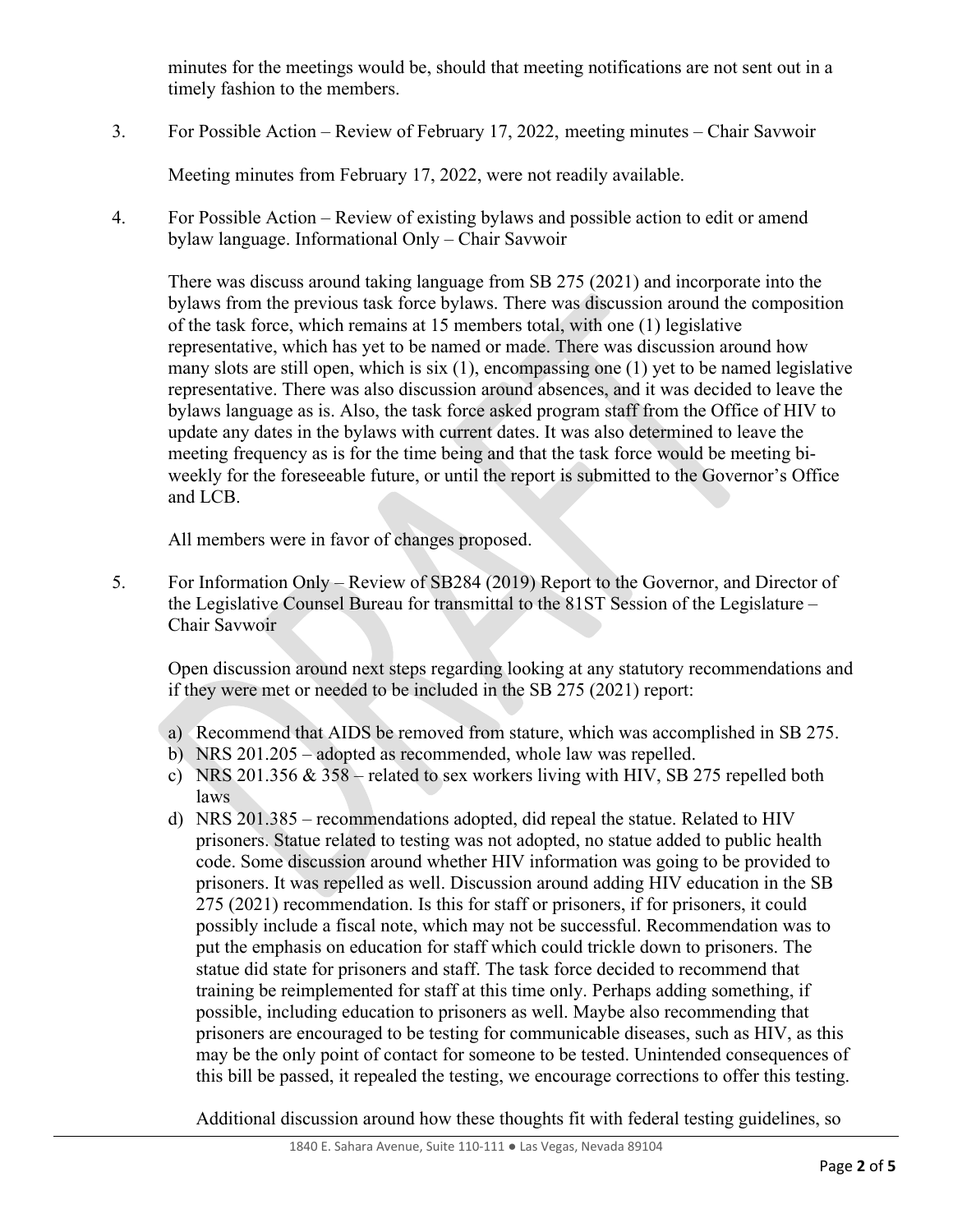that there isn't any conflict with recommendations in the next report. Quick google search indicated that there are federal requirements for testing. Stephen Page and Jennifer Howell stated they would go back and research this talk about it at the next meeting. Recommendation to have someone from the Department of Corrections to talk about this as well.

- e) NRS 441A.160 Recommended to amend around powers of health authorities. Language be added that health authority giving a reason as to why they are ordering this. Was adopted and will be put into stature.
- f) NRS 441A.180 Recommend law be amended. The  $2<sup>nd</sup>$  part was adopted. Affirmative defense was included, along with additional language that protects anyone with a communicable disease from being wrongfully penalized. It has come up in discussion that sex workers living with HIV cannot work in brothels. The new law does not allow health authorities from preventing someone identified as such from working in a brothel. More discussion is happening around this. Recommendation that brothel industry should be invited to these discussions as well. A task force member has reached out to the Cup Cake girls, as well as informing them there are slots open for them to be on the task force as well. It was recommended that workers, as well as owners should be involved.
- g) NRS 441A.230 Recommend that it amend infected to diagnosis, and this regulation was adopted.
- h) NRS 441A.300 Recommend that it be repealed, incorrectly used AIDS instead of HIV, and it was.
- i) NRS 441A.320 If a victim of sexual assault, the preparator would be required to be tested, it was recommended that it be flipped. What happened was that the bill was repealed entirely. The part that was negotiated was victim's/survivors bill of rights is provided and goes through the Attorney Generals' Office. Robust discussion regarding the true intent and unintended consequences of this bill. Has come up two – three times regarding public health action. Would like to have further discussion around this. Also recommend have sexual assault groups come in and talk about their work and the unintended consequences that happened with the original recommendations. Victim rights were impacted by this repeal as well. Also, discussion came up around testing victims for communicable diseases. Questions came up does this deal with youths and minors as well. Does this include information from CPS in relation to youths and minors?
- j) NRS 441A.195 Recommended that this law be amended. Was in relation to public workers, such as police or fire fighters, if they felt that they have potentially exposed to HIV the person who exposed them could be required to be tested. Recommendation was not adopted. Fire Fighters took issue with the recommendations. Fire Fighters wanted some additional information to be added. Suggestion was to table and revisit this to possibly be included in SB 275 (2021) recommendations. Question was brought were EMTs included in the fire fighters, and the thought was that they were include in first responders. Consensus was to revisit this further in current work being done. Possibly have first responders provide discussion around this a bit more. Wording changes were possibly changed to likely.
- 6. For Informational Only Discussion regarding article "Enforcement of HIV Criminalization in Nevada," published by UCLA School of Law Williams Institute in May 2021 - Chair Savwoir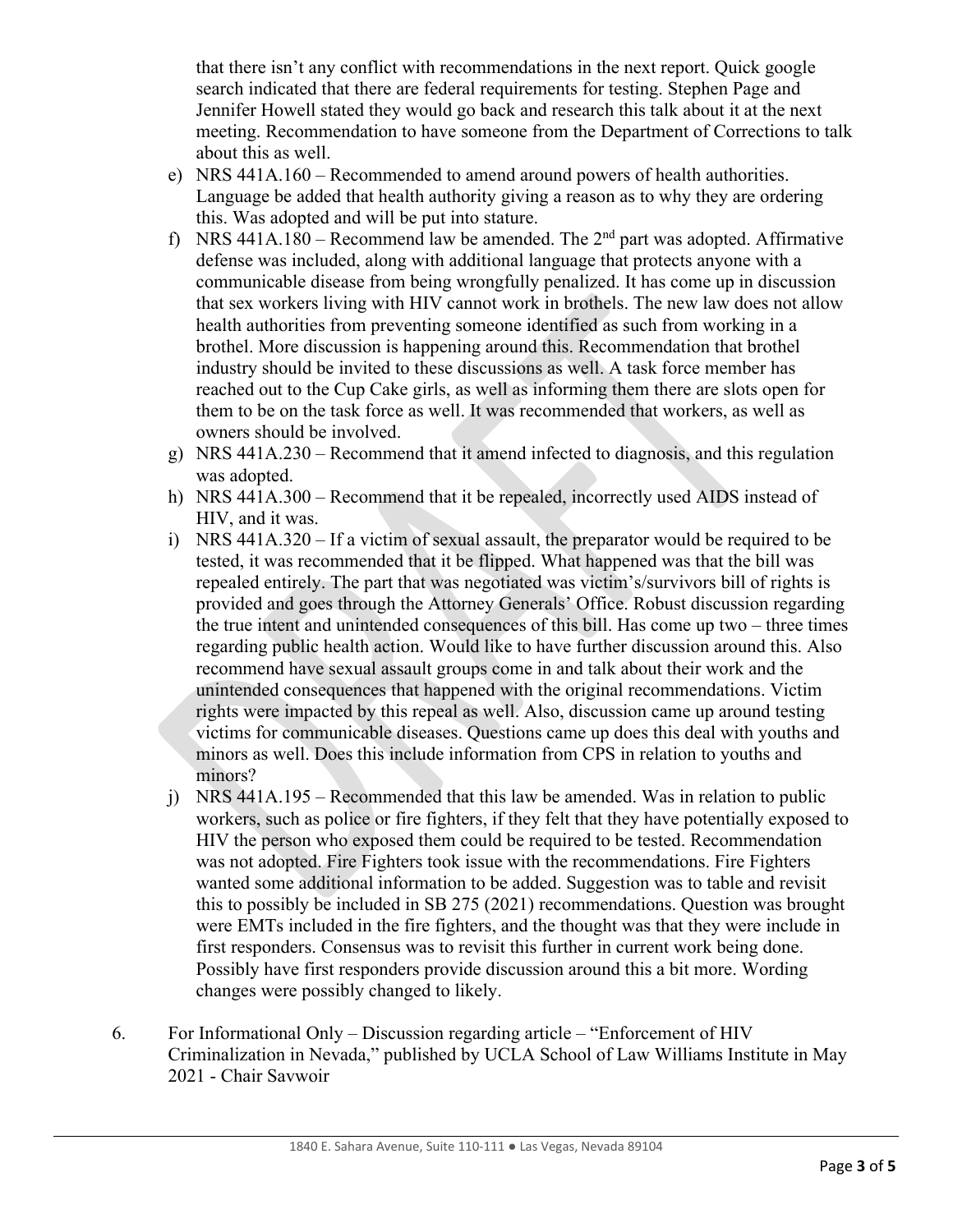Suggestion was to look at data pieces of this report to inform any next steps for the SB 275 (2021) recommendations. Nevada Department of Corrections (NDOC) was collected information related to trans people. Should do a crosswalk between SB 109 (2021) and SB 275 (2021). NDOC should be changing their data collections records. It was noted on page 5 of the document that the numbers may not be adding up. Further discussion that the information contained in the report references back to the tables and that the two (2) tables are not necessarily reflective of the sum of HIV cases.

Discussion around community partners that have been reached out to, including sex workers. In 2020, when the original task force was forming, attempted to engage a sex worker group and they attended a few meetings initially. Will need to try to engage that group again. Stephan reported having reached out to S.W.A.N. and attempting to engage with them about joining the task force.

7. For Possible Action – Overview of submissions required by SB 275 (2021) and possible action to establish strategy, including engaging of a law firm to complete research, as needed.

Task force inquired about work being done around SB 275 (2021) into NAC. Tory Johnson provided an update on work around that which included working with DPBH DAG and an ad hoc group and more details to come. Inquiry around legal research done and if Silver State Equality would assist with this. It was reported that the previous legal work being done was pro bono. Andre' stated he could investigate this option through Silver State again. Stephan stated that the HIV Modernization Coalition may be able to get other funding to being able to do a scan of statute and research that way was well. Andre' stated that there could be a duplication of effort and perhaps the task force would need to investigate this a bit more before working with the HIV Modernization Coalition.

8. For Possible Action – Strategy discussion pertaining to community outreach partners and possible action to implement any next steps, as well as recruitment of remaining six (6) Advisory Task Force members. – Chair Savwoir

Stephan mentioned that the co-chair of the HIV Modernization Coalition inquired if there were any women with HIV on the task force and wanted to make sure that representation was on the task force. Suggested reaching out to HIV+ women to recruit. Question came up if Connie is interested, and she was wanting to allow someone else to be involved but if there isn't she could possibly apply again. It was discussed that there is enough room with six vacancies now. Question brought up if it's possible to find out how many people applied but were not appointed. What about legislative representation, and if Andre' was aware if Senator Dallas Harris was going to reapply. Andre' stated she intended to apply but has been out of the country.

Does this include education about the changes included in SB 275 (2021)? Perhaps community partners like Legal Aid of Southern Nevada that can educate about the law's changes. Also, include Nevada Legal Services, & Washoe Legal Services as well, if possible.

Side note: Stephan is going to reach out HIV Policy Law Center regarding if SB 275 (2021) is retroactive.